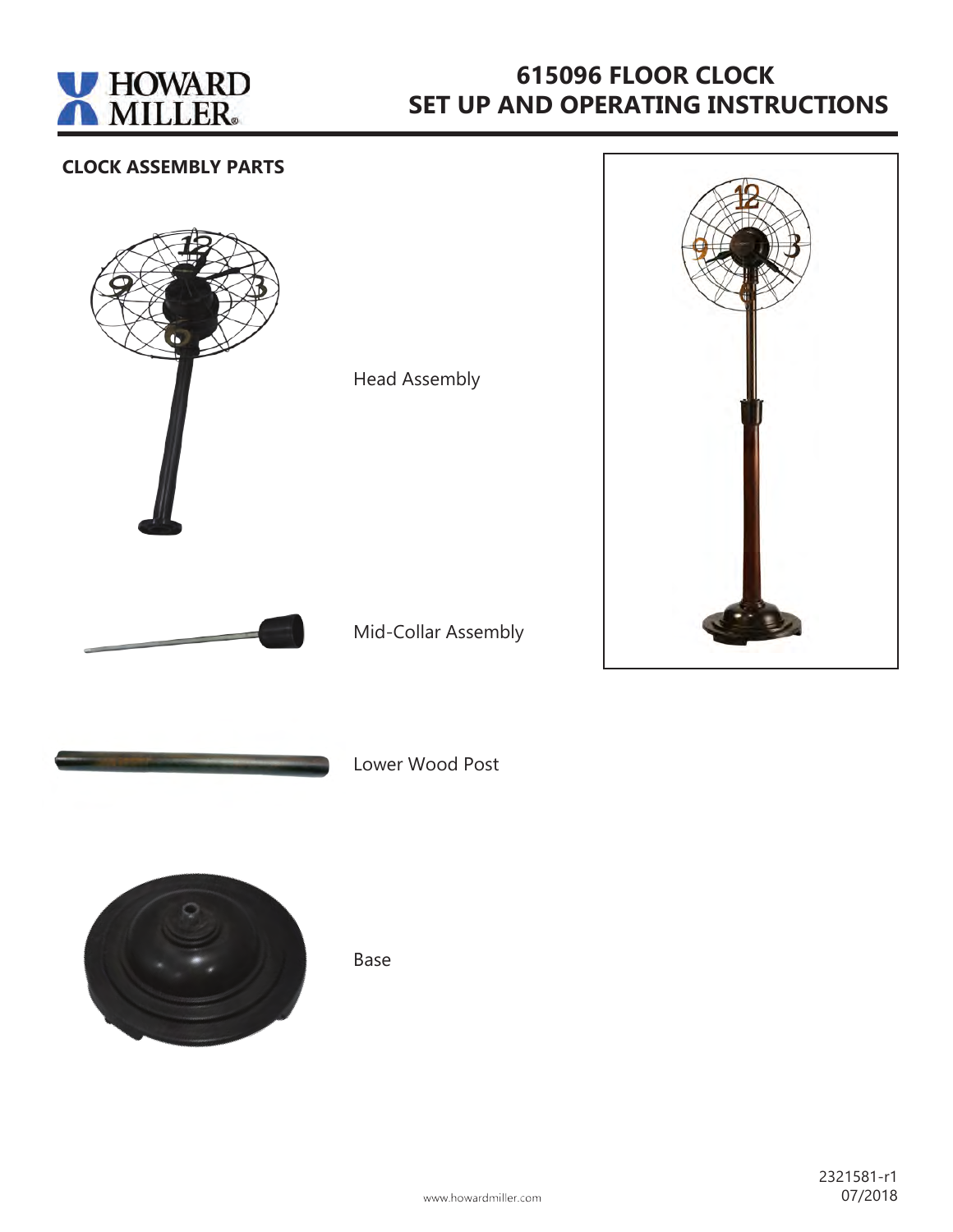

## **615096 FLOOR CLOCK SET UP AND OPERATING INSTRUCTIONS**

#### **CLOCK SET UP INSTRUCTIONS**



1. Remove Twist Ties from Head Assembly.







5. Place Base in final location. Place the Lower Wood Post onto the Base while aligning the Pin with the Hole in the Base.

**IMPORTANT:** ENSURE BASE IS POSITIONED SQUARE AND FIRM ON THE FLOOR SO THAT IT WILL NOT TIP OVER.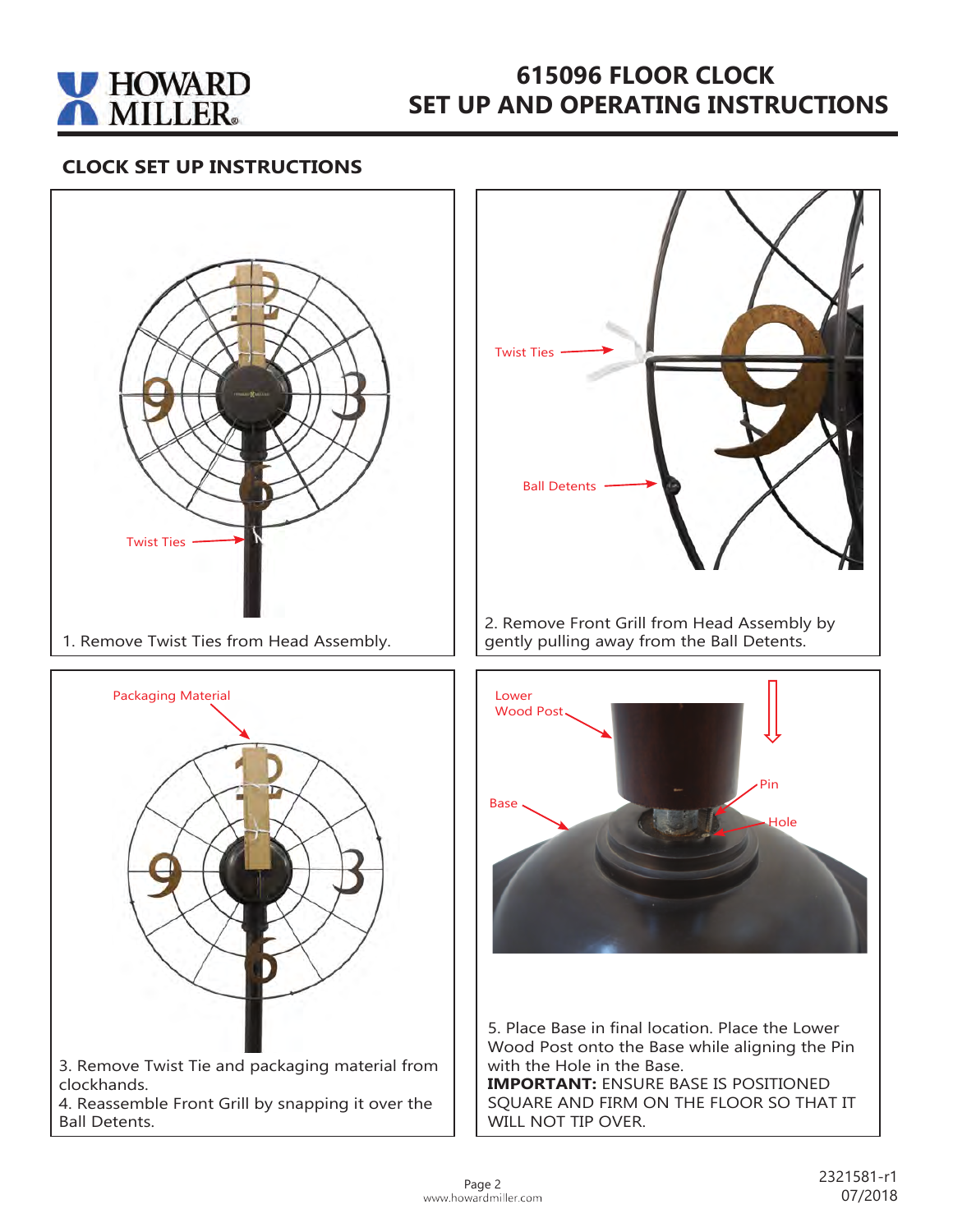

## **615096 FLOOR CLOCK SET UP AND OPERATING INSTRUCTIONS**